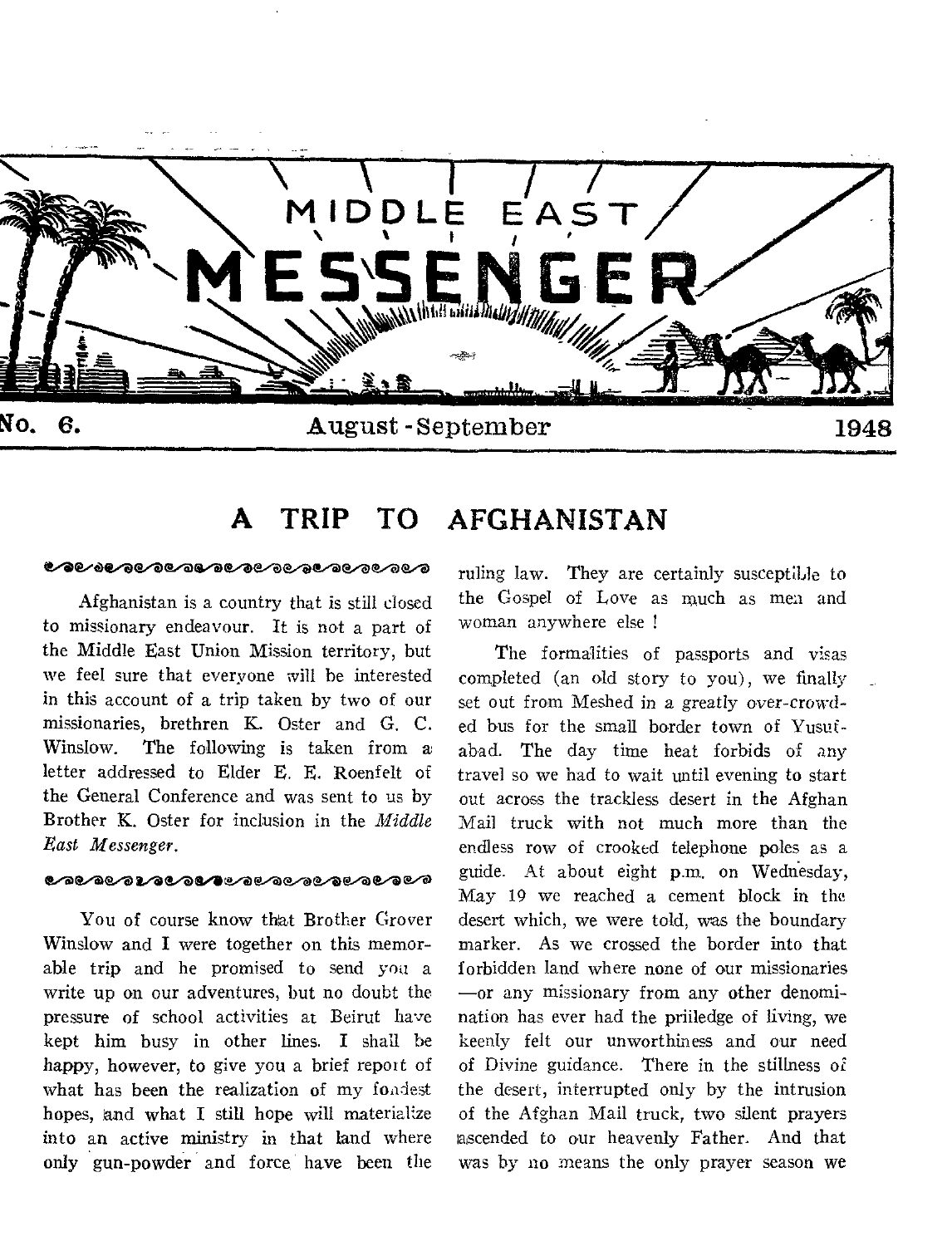had in the Land of the Afghans, for, as we observed, the people of Afghanistan are much more serious in religious matters than their neighbors on this side of the frontier, stopping the bus or truck punctually for the passengers to say their daily prayers. At these convenient periods, Brother Winslow and I would also find a quiet place to approach the Throne of Grace.

Travelling, as such, was little different from travel in Iran, with fully as many waits, bumps, and layers of dust to wash off at the end ! It was with mixed feelings of thankfulness -- thanful for being there; bewilderment — wondering what we could do in order to establish and spread the Message of the Cross in that land; and interest — interest in the historical sights of centuries-old stories of courage and intrigue that we entered the capital city of Kabul just one week after leaving Meshed.

We were very pleased with the kindness that was shown us in Kabul. Especially do we appreciate the kind gesture of Mr. Abdul-Aziz Khan in turning over to us an appartment for our use during our stay in the city. Upon leaving, instead of presenting us with a bill, a most cordial note with his card and a photograph of himself included was handed to us, expressing his desire to continue the friendship with "my dear brothers" as he called us ! God forbid that I should mention this in a boastful way, but honestly, it cheered us greatly to think that we were looked upon as brothers and not as one could very well be expected to be considered. We are led to see the significance of the statement our Lord made in John 10:16, "Other sheep I have, which are not of this fold" and truly, "Them also I (we) *must* bring"!

The approach to our "brothers" in that country will be difficult to start with, but we can at least start. I promised to send this man the *Signs of the Times.* He doesn't speak English very well yet, but is studying and I,am sure he will have the paper in his office where many friends and customers will profit therefrom.

Continuing our eastward trek, we skirted the southern slopes of the high Pamirs along the Kabul River until reaching Jalalabad, where we surprised the Webers as their Sabbath day guests. Dr. Harry Weber and his wife (also a graduate of C.M.E.) are connected with the Morrison Knudsen Company, a road construccion outfit making strong headway in that particular field. This we believe, will result in a natural opening up of the closed doors.

Farther east, we passed through the famed Khyber Pass entering renowned Pashewar. We reached Rawalpindi in time for the Tuesday evening prayer meeting with our north-westernmost church group in the Southern Asia Division, thus having made connections across that land of challenge. Brother Hamel is vigorously pushing the banners of the Cross forward. They have recently purchased a fine piece of property in Pethawar where thousands of Afghans can be contacted as they migrate annually across the Northwest Frontier.

Returning to Jalalabad, we spent another delightful Sabbath with the Webers. This day we walked over to the Kabul River, climbed on to a bullock-skin raft and hung on the best we could as two boys paddled us across the rapids to the other side. Thence we struck out across the rice fields till we came to a mill fed by a small stream. It was not difficult to strike up a conversation with the millman, who, gun by his side, sat smoking his pipe as he fed the mill gradually. The

*(continued on page* 78)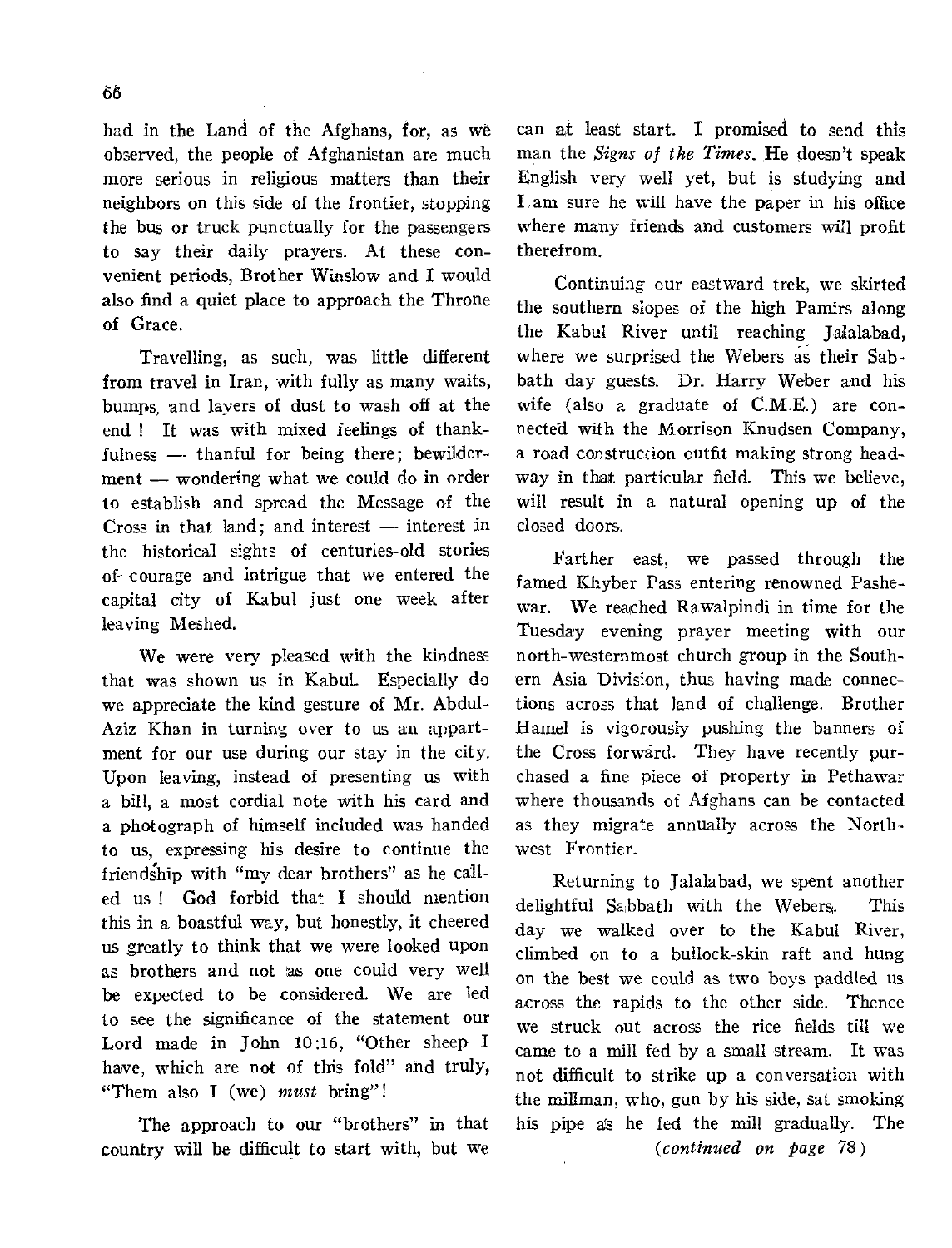

## EDITORIAL



We have had in the Middle East recently signal instances of God's care and protection. One occasion concerns Dr. Arzoo who had planned to leave Tehran for the United States in a certain plane. He was urged by the brethren to postpone his flight in order to accomplish certain duties. This he agreed to do. A few days later we were led to see God's 'hand in the delay when we learned that the plane he had been scheduled to go by met with a fatal accident and never reached its destination.

Elder F. E. Harder, President of Middle East College, had a similar experience. The day before he was booked to leave by plane to Amman in order to interview students he was approached by Elder E. L. Branson, Union Superintendent, and asked to postpone his flight; his counsel was needed at some emergency meeting. Elder Harder cancelled his booking and attended committee meetings instead of travelling. The broadcast news later in the day announced that the plane he had been scheduled to take had been shot down by enemy action, three passengers having been killed, and the others seriously injured.

While Palestine has been a scene of military turmoil and strife we have naturally been concerned for our faithful members. We have not been able yet to make contact with all of them, but we are happy to report that the Majority of them are safe and we have reason to believe that the others are safe too. This does not mean that they have not suffered loss; their plight, as is the plight of all Palestinian refugees, is pitiful. But they testify to God's protection and are thankful to have escaped alive.

One family managed to get out of Haifa

while there was opportunity to do so. They are staying in a village in the Lebanon. One son is still locking for work with Sabbath privileges, but the father has been given work as watchman for our Mousseitbah church and school property and so the family is meeting its daily needs.

A faithful sister living in Lydda had to evacuate her home with only the barest necessities. She has had to write off her furniture and house as a complete loss because it has fallen into the hands of strangers. Her daughter joined her after evacuating from Jaffa and leaving everything behind except one extra dress. Six members of the family are living in one small room in Trans-Jordan. The situation is far from comfortable because our sister suffers badly from asthma, but there is no word of complaint.

Another member was an employee of the Palestine Railways. He has lost his position as a result of the changes that have taken place and now must look for other work. He has received some compensation from the railway company and he hopes to be able to set himself up in a small business in Beirut.

Displacements and change of occupaation are hard to bear, especially when they are accompanied by loss of property and loss of a sense of security. But when those who are called upon to go through these hard experiences nevertheless recognise God's overruling providence it gives courage and confidence to us all.

We have all read God's promises of protection to His people. Who has not read Psalm 91 and Psalm 121 and received reassurance in times of stress ? To those of us who have to meet the challenge of the Middle East and perseere in the work in spite of difficulties and obstacles and the dangers that lie around us it is a source of encouragement to have these and other evidences of God's protecting hand and keeping power today.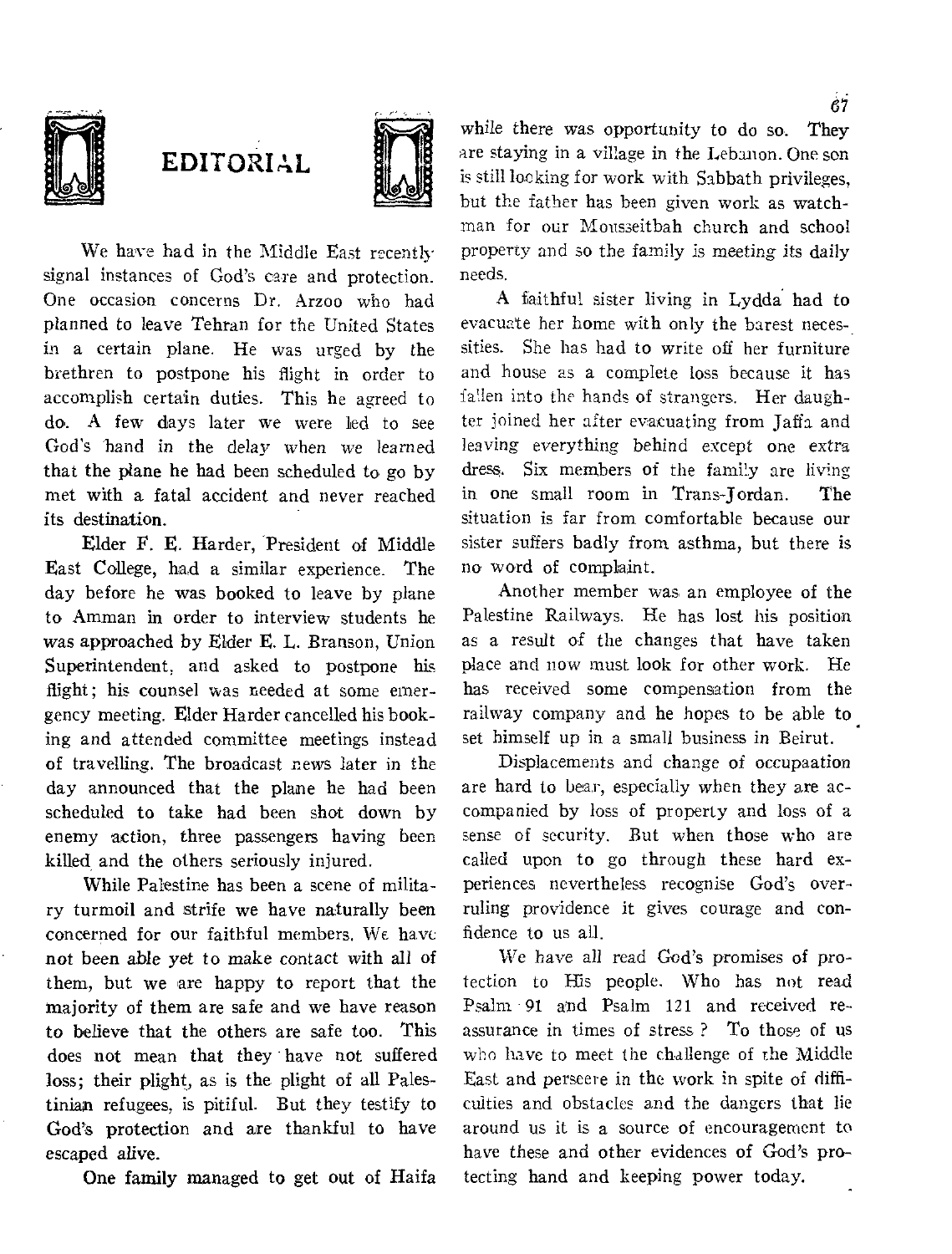## **"WE SET NEW HIGH RECORDS ..."**

The climax of the Missionary Volunteer activities for the school year of 1947-1948 of Middle East College took place at the closing investiture service on the evening of June 5, 1948, by the light of four glowing bonfires one for each class invested.

The M. V. activities for this school year have been unusual and most satisfying. As the students came in at the opening of schooi from all points of the Middle East, one after the other came to me inquiring if it were possible that they be invested at the beginning of the school year since all the requirements had been completed during the summer. So an investiture service was conducted shortly after school began for these from all four .classes. About the same time a campaign was launched one day in a faculty meeting to stimulate the faculty members to join hands with the students in their enthusiasm to complete the requirements of the Master Comrade Class. As a result, three months later, a special investiture was held for seven of our foreign faculty members. With the rise of the summer heat also rose the eagerness of the students to have completed the requirements of the various classes, especially the Master Comrade Class. Our examining committee did a noble job in accommodating all those who presented themselves in the weeks just before investiture.

For the "big event" we chose to hold the service at night out-of-doors on a level hillside spot overlooking the campus and the lights of Beirut between us and the Mediter-

#### **By S. W. Johnsod,**

Y

#### *M. V. Sponcor, Middle East College*

ranean Sea. The chairs were arranged in sections of a half-circle—each section marked by a large insignia of one of the four classes and illumined by an individual bonfire. A fifth section was also placed for the guests, that is, those who did not belong to one of the Friend, Companion, Comrade, or Master Comrade classes. Then, as the people arrived, they were ushered by Master Comrades in uniform to their respective sections. When all was in readiness, the officiating officers marched to the front to the stirring beat of our society theme song, "Youth marches on", and while all stood, its inspiring challenge was sung by all. After a short programme by several of the Master Comrade candidates came the presentation of the insignia to 14 Friends, 10 Companions, 1 Comrade, and 17 Master Comrades (of whom three were members of the College faculty). As each name was called the candidate came forward to receive his insignia, then proceeded to his new section into which he had just been invested. Truly it was most inspiring to *see* the Master Comrade section fill up to "standing room only" as fifty stood in this group by the time that the charge was given.

Included now in the Master Comrade section stood *every* member of the faculty. Yes, Middle East College now boasts of a 100% Master Comrade faculty I It seems that, to our knowledge, no other senior college in our denomination can claim such a distinction. As if that were not enough, we now have reached the place where 40% of our enrollment are Master Comrades ! These two percentages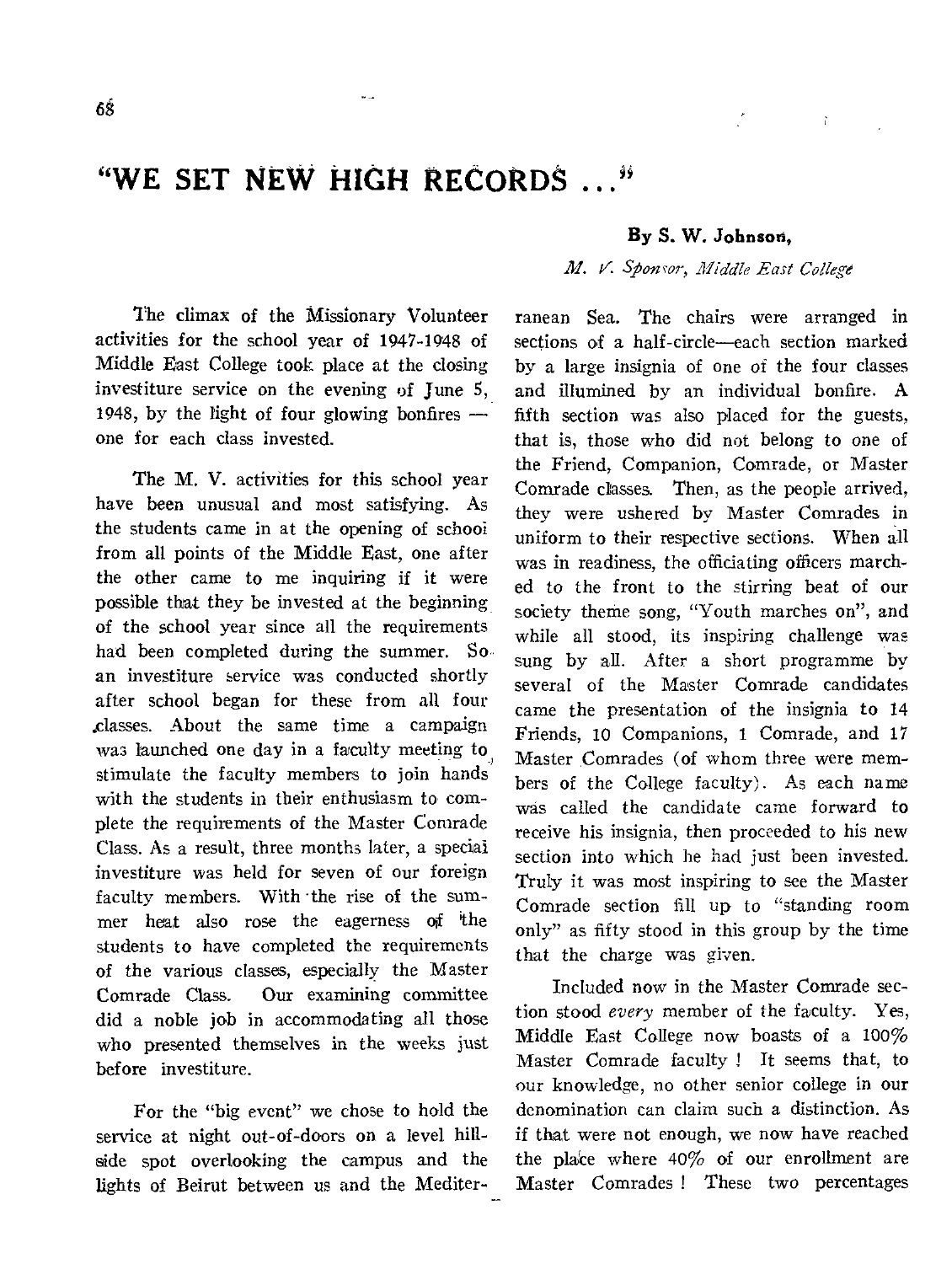6g

seem to be some kind of a world record. But what these figures reveal is only a part of what is being accomplished in the lives of these fine young people as they receive this

"higher preparation" before they go out to take their places in the thin line of worker forces in this Middle East Union. May God bless them all !



AHLAN WA **SAHLAN** TO THE **CUBLEYS** 

August 26th will long remain a red-letter day in the history of the Middle East, because it was then that Elder and Mrs. Cubley reached Beirut. Brother Cubley is our new Middle East Union Secretary-treasurer. We hereby extend our warmest greetings to both Brother and Sister Cubley, and wish them a happy sojourn in the Middle East.

These newcomers are not strangers to many of the workers, for they were on the faculty of Walla Walla College for several years where Elder Cubley was head of the department of business administration, and Mrs. Cubley was a music instructor. During the past three years they have been connected with La Sierra College.

It was not easy for them to make the change, for the administration of the college, and conference officials did their utmost to keep them in their former post. But we are thankful that they have turned their backs on the homeland and have cast their lot with us in the Middle East.

The believers in Egypt have already had the opportunity of meeting Brother and Sister Cubley at the recent camp meeting, and it will not be long before others in the rest of the Union will enjoy the same privilege. In the meantime, Brother Cubley is getting into the treasurer's work here at the Union office, and all will appreciate the lift that he will bring to our staff.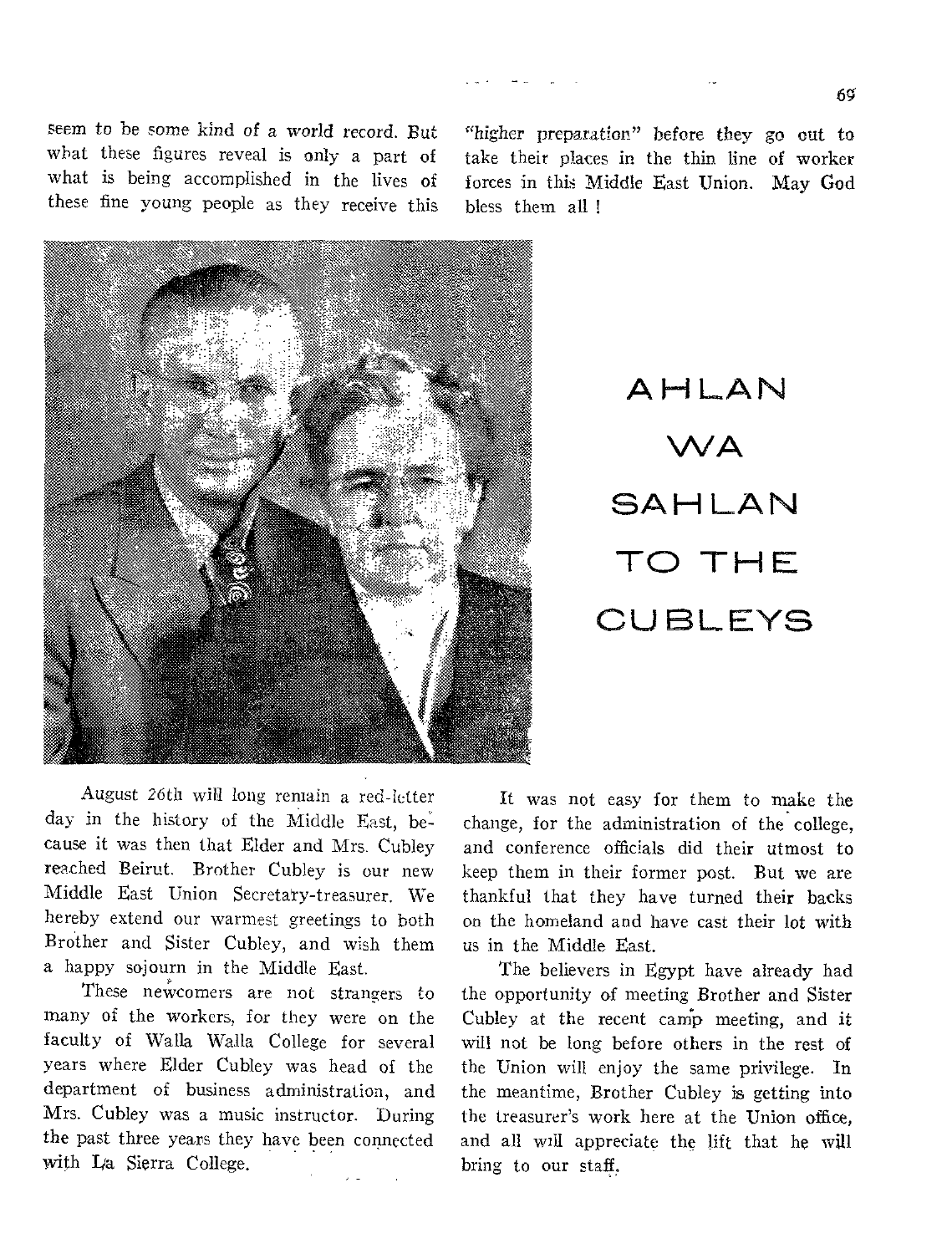It is extremely fortunate that the Cubleys were able to bring their household furniture and equipment along the ship with them, but so far they have not had time to open their things and get settled. Committee meetings and problems take up most of the day and too much of the night. But in a few weeks they will be settled, and will begin to feel like real Lebanese.

So we say ahian wa sahlan, and may you have many happy years in the Middle East, Elder and Mrs. Cubley.

### **GOD-SPEED TO THE NORRIS FAMILY**

It is with deepest regret that we bid goodbye to the Norris family, as they start on their way to their new field of labor in the Far Eastern Division. Brother Norris has been called to act as superintendent of the North Celebes Mission, where he will have ample use for his knowledge of the Malay language. Brother and sister Norris both studied this language during their years at Walla Walla College, and have looked forward to working in that area.

However, we were privileged to have them with us during about three years, when Brother Norris was actively occupied in construction work on the college plant, at the same time acting as business manager for Middle East College. The evidences of his labor will endure as long as time shall last. Of even more benefit was his influence among the students Many will ever remember the lessons learned in his baptismal classes.

Sister Norris supervised the cafeteria and the laundry, during two of the years that were so difficult in Beit Mery. Food and clean clothing were among the hardest things

to provide, and we appreciate the effort that Sister Norris put forth in accomplishing this difficult task.

Nearly a year ago Brother and Sister Norris moved to Jerusalem, where Brother Norris served as superintendent of the Palestine-Trans-Jordan Mission. They were holding cottage meetings in several nearby town, as well as in Jerusalem, when war conditions made it impossible to continue. For weeks at a time they were obliged to stay inside the mission house, virtual prisoners in the restricted area. When it became apparent that these conditions would exist for some time to come, the family evacuated Palestine, being subjected to machine gun fire on the way out.

The past few months have been spent in Nicosia, Cyprus, with the believers there. Brother Norris has been active in holding cottage meetings and distributing literature in preparation for a public effort. The believers and friends in Cyprus will miss the Norris family, and are greatly disappointed to see them leave.

Brother Norris was ordained to the gospel ministry early in the year, and his interests are all in evangelistic lines. We wish the family all of God's richest blessings as they go to the Far East, praying that they may be used there to His glory even as they have been used in the lands of the Middle East. Should they ever pass this way again, they may be assured of a warm welcome from all their friends in the Bible lands. 11. FIRENDE AT THE BILD AND SALES AND THE MEANS OF THE BILD AND THE RESIDENCE ARE SERVED ON A PART OF THE SALES OF THE SALES OF THE SALES OF THE SALES OF THE SALES OF THE SALES OF THE SALES OF THE SALES OF THE SALES OF THE

#### E. L. Branson

**re.1111./1.s.** 

*Obstacles are those frightful things you see when you take your eyes off the goal.*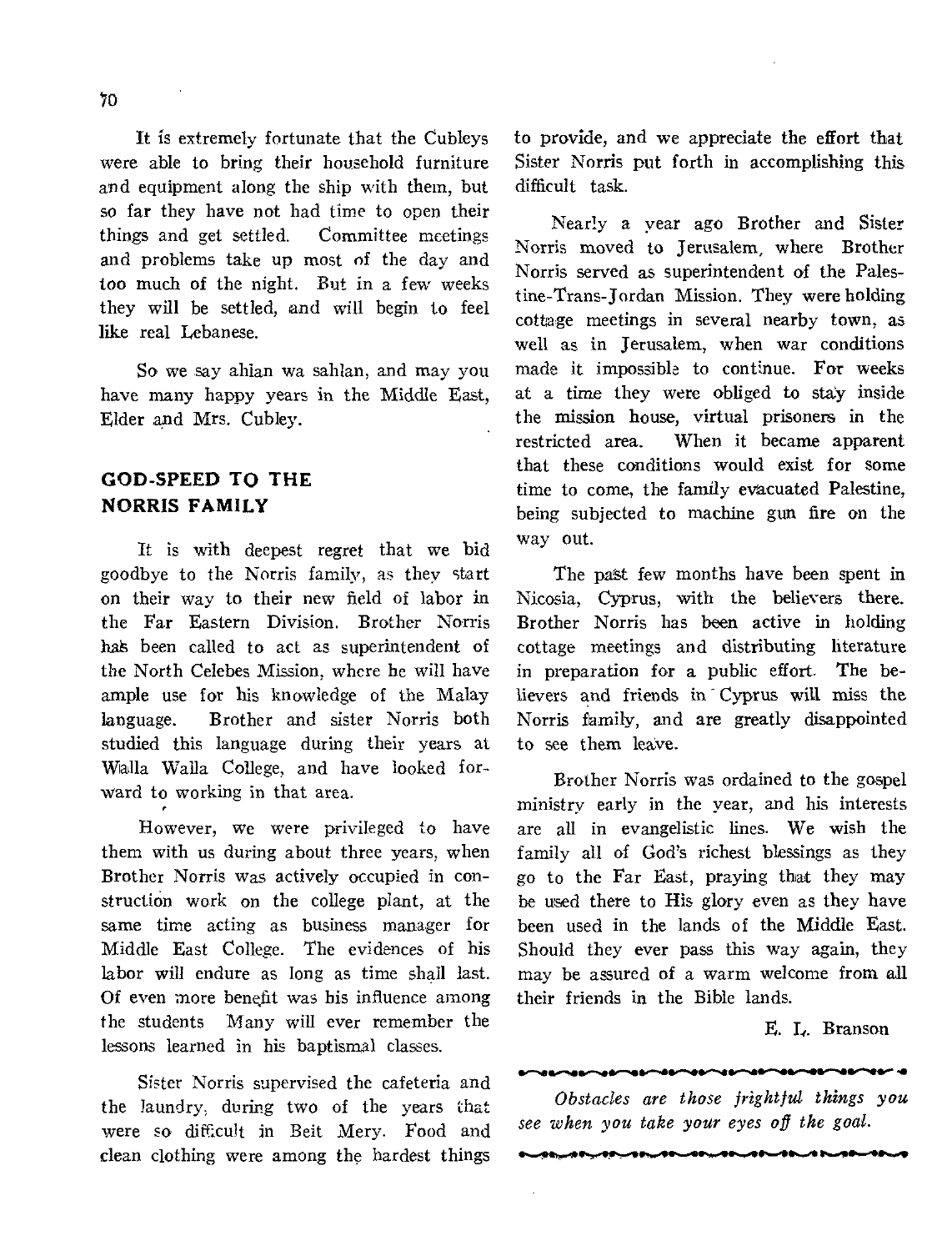## **CAMP MEETINGS IN EGYPT**

#### **September 10-18**

The first camp-meeting in Egypt was held September 10-18 at the Fayoum Training School. Regional meetings held in other years had brought together representaitves from a portion of Egypt, but never betore had delegates been called from all of Egypt nor had food been prepared and served for the group at large.

The services were held in a tabernacle of canvas stretched over a wooden framework. This canopy was decorated on the inside with bright colored designs stitched to the cainvas in intricate Egyptian patterns.

The buildings of the Fayoum Training School provided sleeping quarters for those in attendance. Food was prepared in the School kitchen under the direction of Mrs. **R.** L. Rowe, and served on tables set in the courtyard of the administration building. Clean new mats spread on a framework overhead provided shade at mealtime.

The total attendance of 150 taxed **the**  facilities of the *school,* but little or no **sickness**  was reported and the Christian **fellowship more** than made up for minor inconveniences.

The daily program began with the morning devotional at **seven** o'clock and ended seven meetings later with the silent signal at nine-thirty at night.

Elder Neal C. Wilson **was in charge of**  the overall planning for the **meetings, and** in the first sermon on Friday night **he presented**  the motto "Greater and more effectual evangelism", as a theme for the entire campmeeting. Elders **E. L. Branson and George**  **D. Keough, and Elder** and Mrs. E. S. Cubley came from Beirut to assist in the services. Elder Branson spoke at the eleven o'clock service on the first Sabbath, Elder Cubley spoke at the same hour on the last Sabbath, and Elder Keough presented fundamental doctrines in Arabic one hour each day during the week.

and a series

Professor E. C. Wines, principal of the Training School led out during several periods of instruction and discussion, stressing the standardization of the primary school program in Egypt and its correlation with the academy curriculum.

Elder **A.** G. Zytkoskee lcd out in **the**  study of proper Sabbath observance, and the Union Mission brethren discussed denominational and church organization, the proposed calendar reform, and the financial phases **of the work.** 

Elder M. *C.* Grin from Alexandria, **and**  Pastor Basta from Maghagha assisted in the early morning devotionals and Professor **R.** L. Rowe from, the Training School discussed Christian standards, while Pastors Nashid and Hilal each spoke at an evening service.

Miss Euphemia Bryne, the principal of the Heliopolis school, Mrs. Neal *C.* Wilson, and Mrs. E. S. Cubley assisted in the music. Miss Emily Levy, our Bible worker in Heliopolis contributed toward the comfort of many of the visitors through the preparation of food for those not yet fully acclimated to the foods of Egypt.

Brethren Wilson Basta and William Gayed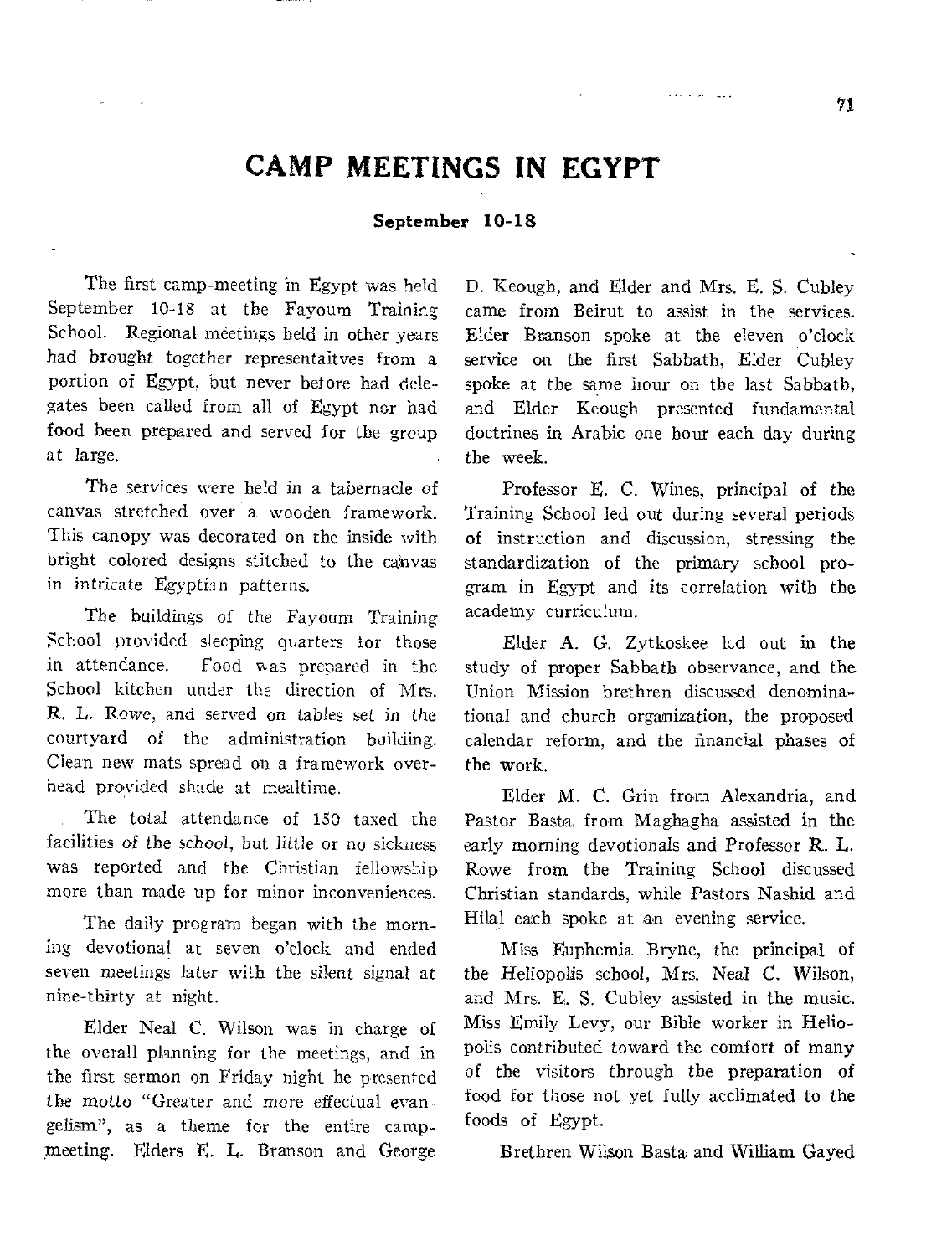each led the Sabbath School for one Sabbath and interpreted during a number of services. Brethren Farag, Samuel, Basta, and Antar also assisted in the interpreting.

The reports presented from the churches and institutions in Egypt proved most interesting, as church pastors or delegates brought word from Abada, Alexandria, Assiut, Beni-Adiat, Fayoum, Heliopolis, Maghagha, Masra, Minia, Shubra, Tatalia, Zuwak, Fayoum Training School, and Mataria Mercy Home. These delegates reported many baptisms during the past year, new schools opened, and more teachers added to existing schools.

At the Fayoum Training School 15 acres of land are now under irrigation with a promising young orchard of citrus fruit, pomegranates, dates, and mangoes. Plans were laid for irrigating more than twice this area, for the purchase of cows to supply milk for the school, and for the installation of a flour mill as an industrial project.

Mrs. Erna Kreuger gave a heartwarming report on the changes wrought in the bodies and hearts of the children at the Mercy Home in Cairo. Many of the youngsters sent their little testimonials along with Mrs. Kreuger, who presented them in her report.

Nearly every child had suffered from trachoma, a dread eye infection, and some had contracted several diseases. Some told of stealing and lying, others were begging, some were smoking cigarette butts picked from the gutters, their clothing had been in rags and tatters, and all had been perpetually hungry. Now they were healthy in body and happy at heart with their medical care, good beds, nourishing food, clean clothing, new Bibles, schooling, and their knowledge of Jesus the children's Friend.

Dr. Shale& Assad from Fayoum delivered a lecture to the group on the principles of health and sanitation.

Several of the local and provincial police officials visited the camp-grounds and proved their helpful interest by furnishing three policemen to guard the camp at night.

Plans were laid for a greater program of personal evangelism throughout Egypt. Each church group pledged themselves to enlist new students for the Voice of Prophecy correspondence school, and to do more personal work among their neighbors. In Heliopolis, Elder Zytkoskee will hold a series of evangelistic meetings during this autumn, to follow up the interest created through a two-year program of Bible readings and cottage meetings.

The work in Egypt is going forward with rich blessings from the hand of the Lord.

E. S. Cubley.

**10 0 0 10 10 4. 10 .: 10 0** 44 0

Lebanon Syria Mission welcomes Mr. Adeeb Fargo, B.A., to its corps of teachers. He has been asked to be principal of the Beirut Arabic school. He takes the place of Miss Hana who had been in charge of the school ever since it started in 1929 and who has accepted an urgent call for someone to lead out in the school in Amman, Trans-Jordan. \* \* \*

Miss Naima Guirguis, who has been doing very satisfactory work as a nurse i nthe Hospital, has been granted leave of absence to study in the States. She will be taking work at the White Memorial Hospital and we hope that at the end of the year she will be returning to resume her former duties.

0 **4,** 0 40, 0 0 44 4,44 40 0 **0**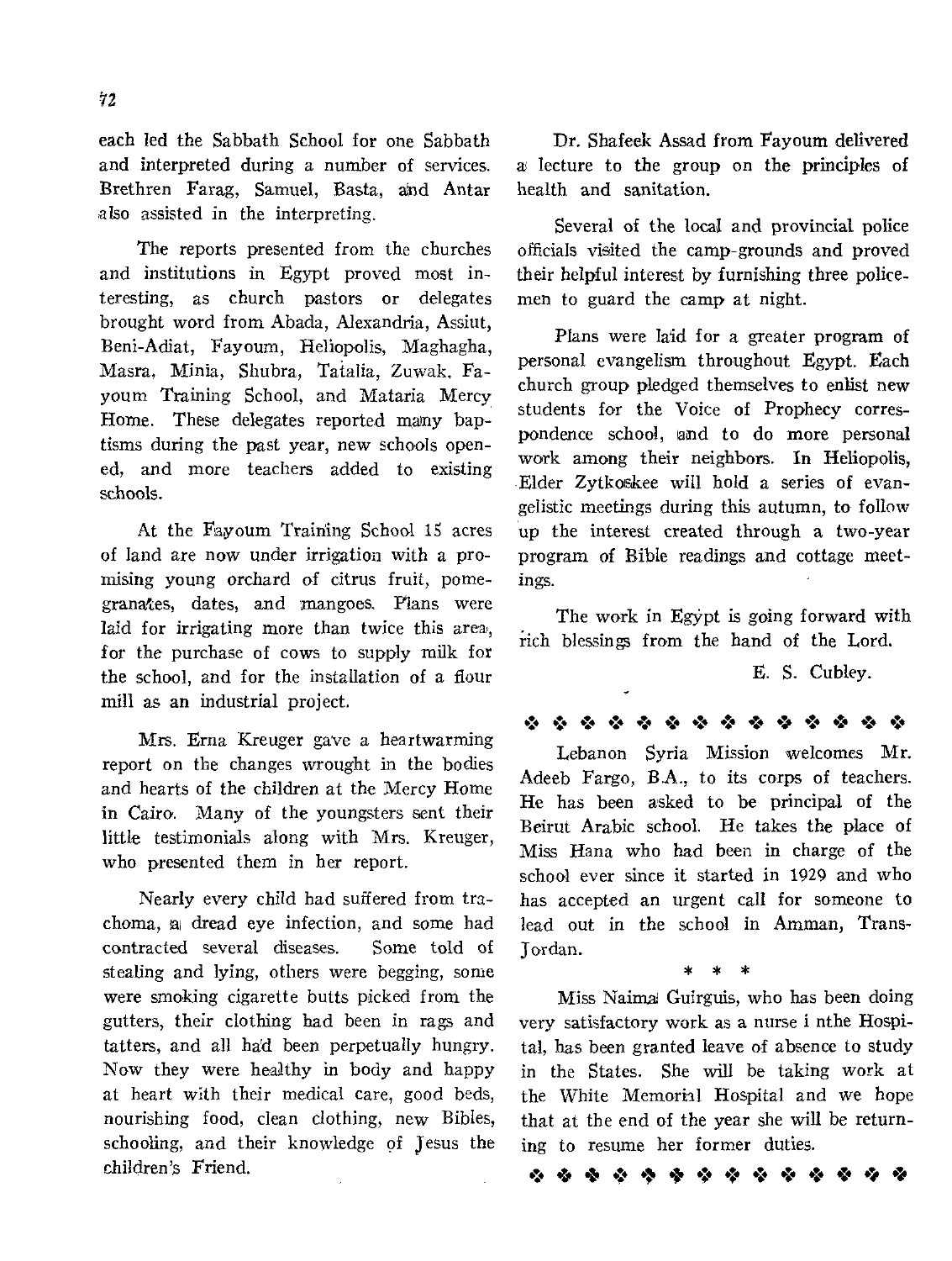## **"PROTECT THE LORD'S LAND"**

#### **By Elder Neal C. Wilson**

*Superintendent, Egypt Mission* 

It was a delightful Sabbath morning at our Training School in Fayoum (fayum). The young men were quietly engaged in getting ready for breakfast, when one of them happened to look across the fields in the direction of the nearest village and soon• every boy in the school was on the alert. "Here come the villagers; stop those men; protect the Lord's land," was what the students were saying, as they armed themselves with sticks, knives, hoes, stones and anything they could get their hands on. These boys meant every word they said, and fully intended to defend the school property against the angy villagers. Had it not been that the officer and several of his men, from the district police outpost, came galloping up on their horses in response to our appeal for aid, the story might have had quite a different ending. These nearly one hundred armed villagers had been proyoked by several unfortunate incidents, and now having been incited and urged on by their fanatical religious leaders they had decided to drive us from the place and destroy the school. This happened nearly two years ago when our Training School was just being established. In fact the students were all living in tents because the buildings had not yet been put up. But let me tell you a little more about the thrilling story of this school, and how these same people are now our friends and supporters instead of our enemies.

Early in 1945 we had an overwhelming conviction that we must start a school where our young people could be trained in the ways of God and could receive an education that would prepare them for the heralding of the three angel's messages in this ancient **"land** of Bondage". But how could such an inst:tution be started ? It would require much money to buy land on which to establish a farm; and besides this, equipment and money for the erection of suitable buildings would be needed. In this situation as in all others, God was not unmindful of our extremity and He impressed the heart of an old man, thus opening up a way for this plan to materialize. One of our faithful Armenian brethren in Cairo, anxious to see the work go forward, decided to dedicate his savings for the purpose of building up the Advent Message in Egypt. Not long ater this decision, our loyal brother passed to his rest; but verily his works do live after him. With this start, followed by the help of the General Conference and a gift from abroad, we were able to proceed in finding a suitable place to locate our new school.

After having investigated many pieces of property we realized that we did not have sufficient money to buy improved land, as well as erect buildings. You see the price of land in the Nile Valley or Delta ranges from two hundred to six hundred Egyptian Pounds (24 to 88 dollars) for an acre. With the money on hand we could have secured about 30 acres of the cheaper type of land but if we did this, we would have nothing left for buildings ! There was only one thing to do; look for some unimproved land; erect our buildings; start our school; and then improve the land as rapidly as means would permit. Most of the unimproved land in Egypt is along the edge of the desert and you can

x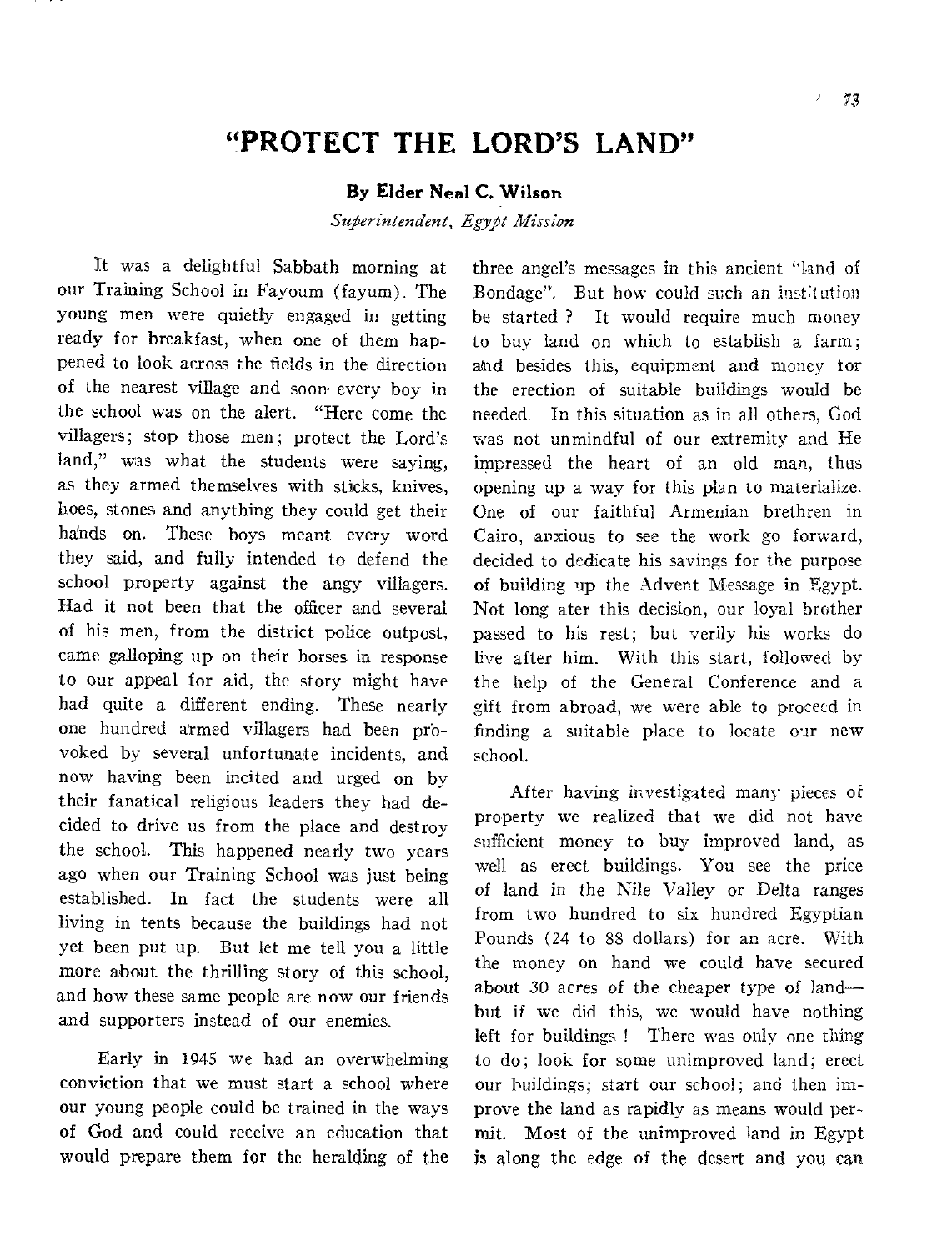understand that such a location is not exactly desirable, from many points of view. What then would we do to solve this situation ? Space does not permit the recounting of the way the Lord led us from one place to another until finally we agreed upon the land at Seila (Say-la) in the province of Payoum.

Fayoum, in reality, is an oasis situated about 75 miles south-west of Cairo. This oasis is about 35 miles in diameter and is separated from the main valley of the Nile by about 25 miles of desert. It is considered a very fertile section of Egypt and is noted for its lovely fruits and vegetables. The 70 acres which we picked out was surrounded by beautiful green fields and palm trees; but because this land was from 4 to 15 feet higher than the other land around, it had never been improved owing to the fact that there was no way to lift the water from the canal onto the land. Seldom does it rain in Upper Egypt, sometimes once or twice a year and sometimes net at all for a year or two; consequently life and cultivation in all Egypt are entirely dependent on water from the Mighty Nile. The whole province of Fayoum is watered by a huge canal which has its source in the Nile. This canal is called the "Joseph River" and is believed to have been built by Joseph in order to irrigate more land, thus being able to store up food for the seven years of famine. One of the many branches of this Canal forms the eastern boundary of our property. On the west we have a rather deep "Wadi" (Wadee) or valley; on the south the main railway line joining the provincial capital-city of Fayouni with Cairo; and on the North there is another small canal. Besides these natural boundaries there are several other big advantages. Located on one corner of our property is the district police station and the district post office; and just off our land is the railway station and

telegraph office. The land being a bit higher than surrounding properties is more healthy, and constantly enjoys a cooling breeze coming off the green, water-soaked grain fields.

In November 1946 we laid the foundations of the Administration building and at the same time started school for 25 young men who lived in tents for well-nigh six months. At present we have 30 young men living in the Administration building and some of the teachers living in the one-third-completed dormitory. The rest of the teachers live in the city and must travel 25 miles each day in going to and from the school. This situation is a difficult one. We need to complete the dormitory, we need a cottage for the principal, we need a separate dining room-kitchen unit, and we desperately need a small efficient industrial shop as well as a farm building. We are looking to you, dear Sabbath School members, to help us in our plight. What better investment could you make than putting some capital in this soul-saving institution ? It will pay eternal dividends. If you could visit this school today you would understand what it is for "the desert to blossom as a rose". Our land, which at the beginning of 1947, appeared nothing but desert, is rapidly changing. Beauty is being brought forth from the sand, thanks to a 10" pomp which lifts gallons of water from the canal and pours it on the thirsty land. Already we have fragrant blossoms on the nearly 2000 orange and lemon trees that are planted; and besides these we have hundreds of Mango, Guava, Apricot, Olive, Pomegranate, and Palm trees that will be providing delicious fruits in about two more years. The school is now being supplied with many varieties of vegetables and ere long we hope to produce most of our needs, besides having much produce for local markets. But, understand friends, we are raising more than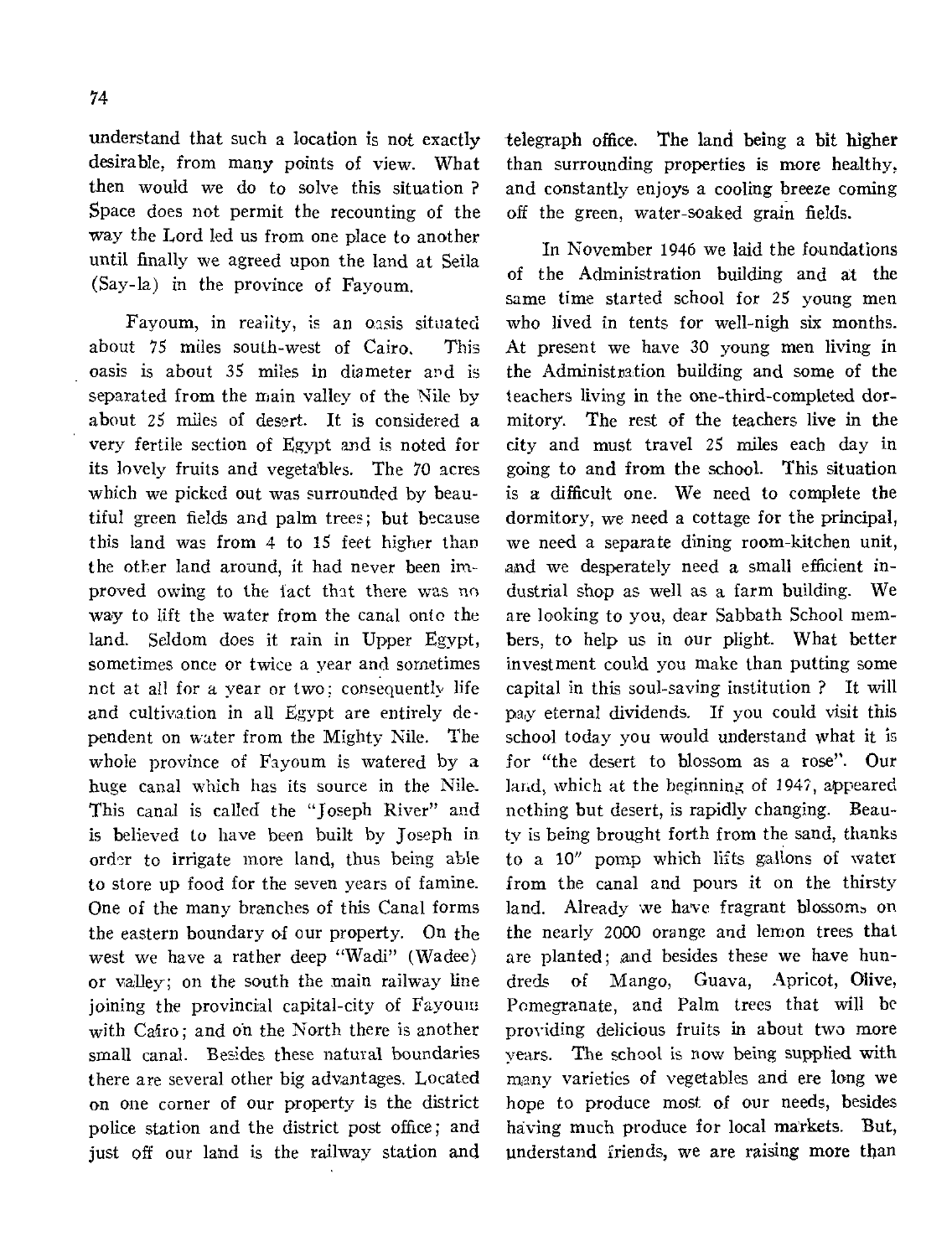trees and vegetables; we are trying to develop these young men into "trees of righteousness" as the Psalmist declares.

But I hear you asking, "How did those angry villagers become friendly and appreciative ?" Well, one dark night a few weeks ago a raging fire broke out in their village about a mile north of our school. The villagers tried their best to put it out; but, the fire fanned on by a strong wind and the people overcome with fear and panic, it seemed that nothing could be done to stop the hungry flames from devouring the whole village. People were beginning to flee and in their fright they were fighting with one another—a scene of dispair and confusion ! To this inferno came Principal Robert Rowe, some of the teachers, and our boys. After a desperate hour of methodical and brave battling, the blaze was well under control and was finally put out, with the loss of only six huts. Since this experience the villagers cannot praise our boys enough, and their praise has been heard all over the province and has even reached the ears of the Governor.

These students saved the villagers from flames of veritable destruction, but soon they will be out rescuing perishing souls from the fire of sin. They will go forth to battle the fear and panic and confusion that Satan is bringing into the hearts of men. Armed with the word of God, strengthened in prayer and led by the Sweet Spirit of Heaven, they will advance throughout this land of Egypt bringing hope and courage and causing men and women everything to be in readiness for the soon-coming of our Lord and Saviour. What an opportunity is yours, dear members, to share in this glorious work by your earnest prayers and liberal giving !

#### **AWAKE, YE SONS** OF LIGHT

Awake ! ye sons of light, Quit you like men, be strong; Our God goes forth to war Against the hosts of wrong. Lands which have long oppos'd His reign Now open to their King again.

By China's ancient wall They soon shall sing His fame, In India and Japan Shall bless His holy name. Freedom shall come to serfs of Rome And joy to many a Moslem home.

Soon God will open doors In wild Afghanistan And through the Khyber pass Send in His chosen man. Tibet—long slumbering in the night— Thy peaks shall glow with morning light.

The tribes of Amazon Shall gladly hear His voice. Broad Argentina's plains Shall at His Word rejoice. And Indians where the Andes tower Shall heed His Word and feel His power.

A. Warien

Word has just reached us that six boys who completed their elementary school work at the Fayoum Training school were **entered**  for the government examination and **passed.**  This is welcome news and we *congratulate*  both the teachers and the students. It indidicates that the standard of work done in our schools is not a whit behind the standards set by the best government schools.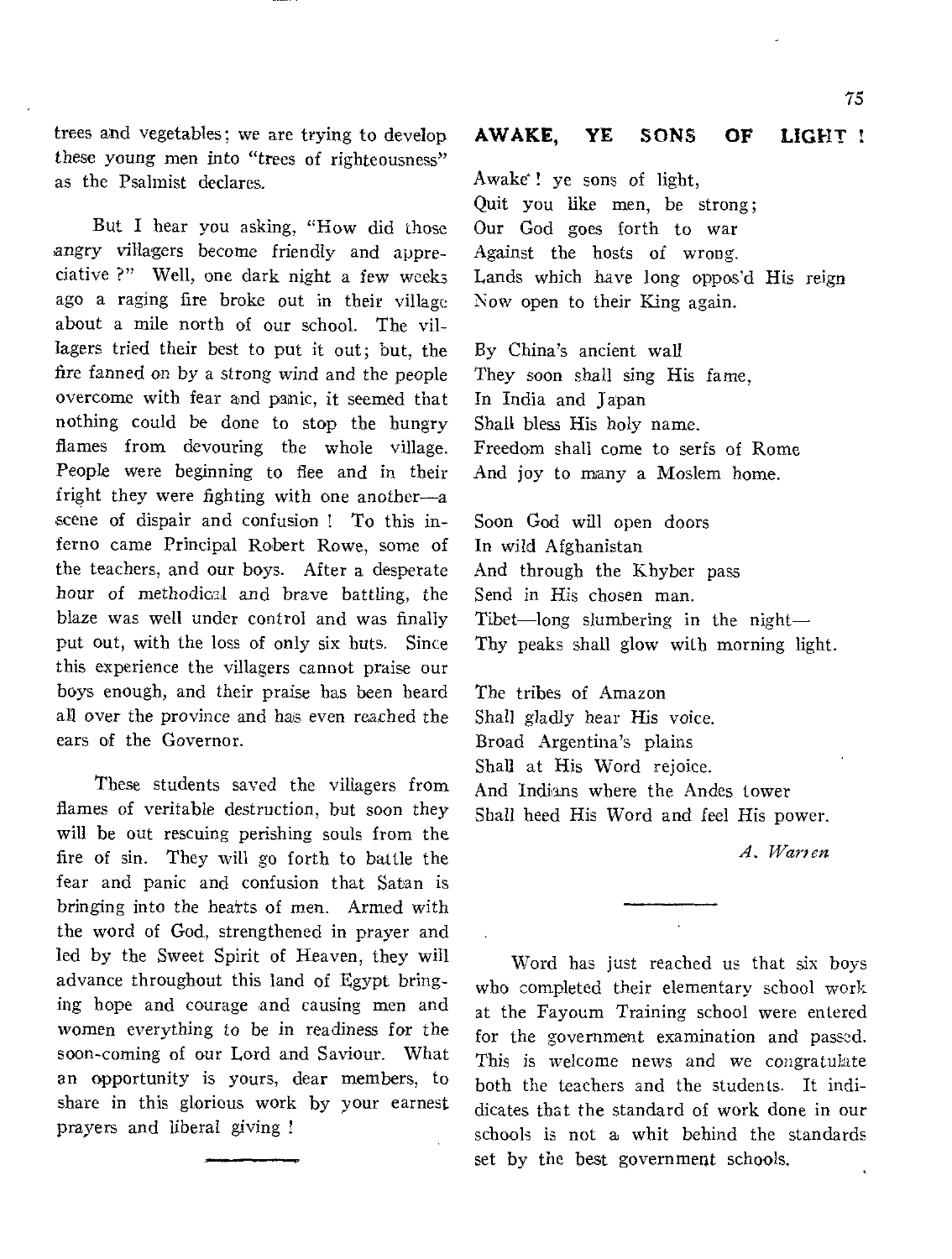and the control of the control of

#### **MIDLE EAST COLLEGE**

Middle East College was privileged in having Doctor A. W. Johnson, president of Emmanuel Missionary College, as commencement speaker. Doctor Johnson spent several days at the college and visited some of the nearby places of historical interest.

At the beginning of his address he presented to the college the gift of the Senior Class of Emmanuel Missionary College. This gift is a very substantial addition to the college library.

Following the address President E. E. J. Harder presented diplomas to the graduates of the Preparatory School and Junior College and conferred degrees upon the senior college graduates. This service marked a climax toward which the college has been growing for nine years. To those who have had interest in the development of the school and who have known some of the difficulties which attend its growth, this was truly an occasion of profound joy.

As the graduates of the class of 1948 go on to service in the Lord's work or to further education we wish them the success which attends labors blessed by God. We are confident that the Lord will continue to lead and prosper the work of Middle East College as it grows and broadens its services.

Middle East College is happy to welcome two new families to its community this year. Mr. G. C. Winslow will be teaching in the fields of science and English and Mr. Camille Nowfel will strengthen the departments of history and English, The Winslows were formerly located in Meshed, Iran. Mr. Nowfel recently returned from two years of study in the United States.

Mrs. Krick reports that the College kitchen is improving beyond all recognition. New paint, new tiles, new sinks, and new lights certainly make a wonderful difference to the place. When the new stove arrives (shortly we believe) and those who serve in the kitchen wear their new aprons and new caps the department will be able to fulfil its duties with new pride and efficiency.

Science equipment for the College that has been on order for some time has just recently arrived.

The Vocational Educakion Department has been kept busy this summer supplying doors and windows for the cottages, built-in cupboards for the kitchen and the deans' apartments, a laboratory table for the physics room, and many other projects.

The College looks forward to a number of new offerings this year : Hebrew and second year Greek are being offered for the first time in the history of the college. There will also be a new class in Nutrition and one in Field Seminar.

While releasing Mrs. Branson for work in the Union office the College Board has expressed appreciation of her services on the faculty this past year. Mrs. Branson's work will be divided between Mrs. Russeli, B.A , and Mrs. Winslow, B.A., to whom a cordia! welcome is extended.

Registration for the Autumn quarter at the College begins October 7. The opening reception will be held on Saturday evening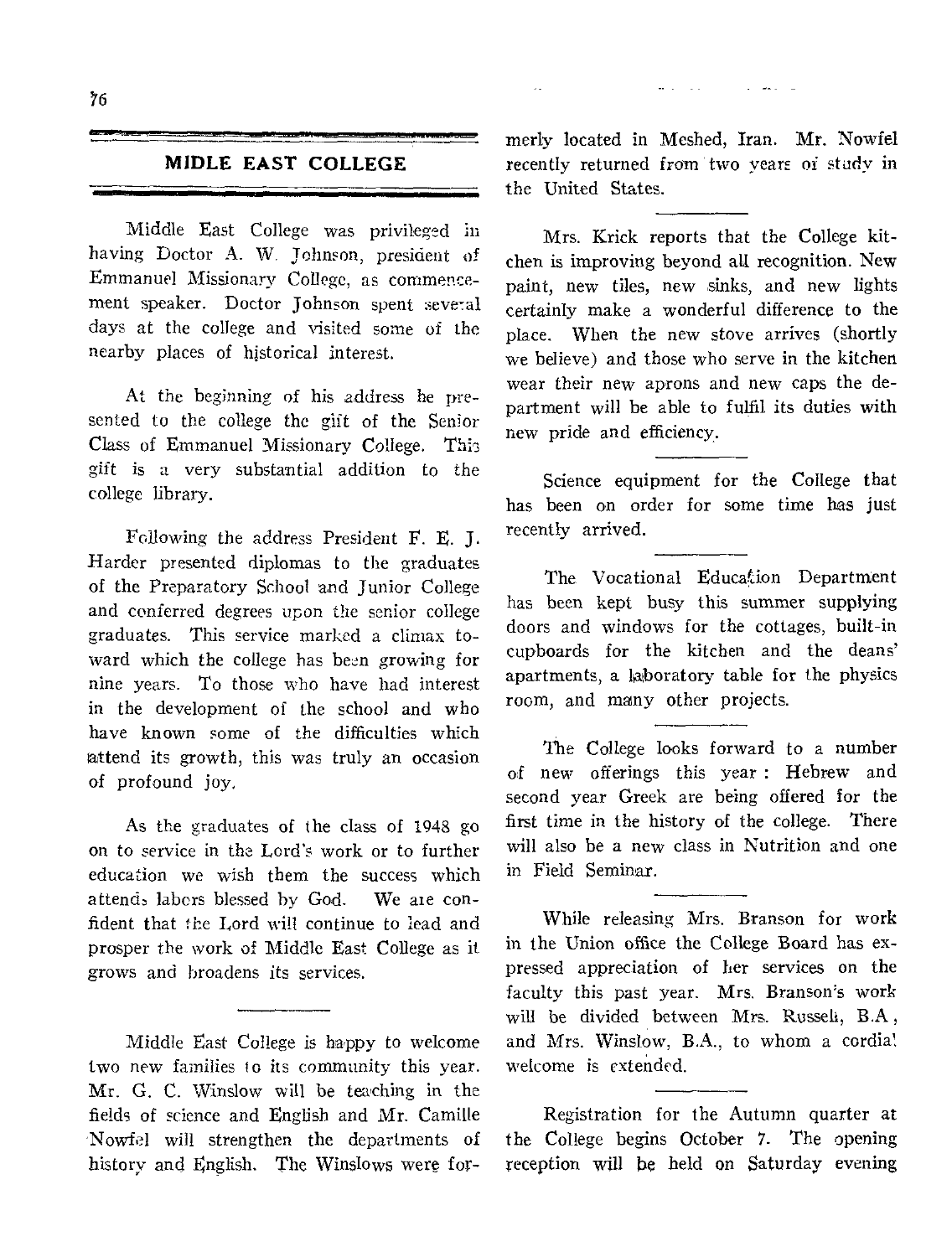

October 10. Classes will begin on Monday October 11 and opening convocation will be at 7:30 a.m. on that day.

The children's Sabbath School at the College has had a record attendance this summer. Plus ultra !

Elder G. M. Krick reports that the summer school came to a successful close on September 13. There had been fifty eight students enrolled, eleven from Egypt, twenty one from Iraq, eight from Palestine and 'Trans-Jordan, sixteen form Lebanon and Syria, and two from the United States.

On Thursday July 29 the College proudly dedicated its new Vocational Education building. A service inside was followed by an unveiling of the name outside in which Elder S. W. Johnson, Head of the Vocational Education' Department, took a leading part.

For the Egyptian students the summer school afforded the opportunity to finish the first quarter's work which had been missed of the cholera epidemic in Egypt.

Dr. *C.* Schilt's teaching in the summer school was greatly *appreciated.* He taught Biology, Health Principles, and Introductory Science. In between lecturing on home rela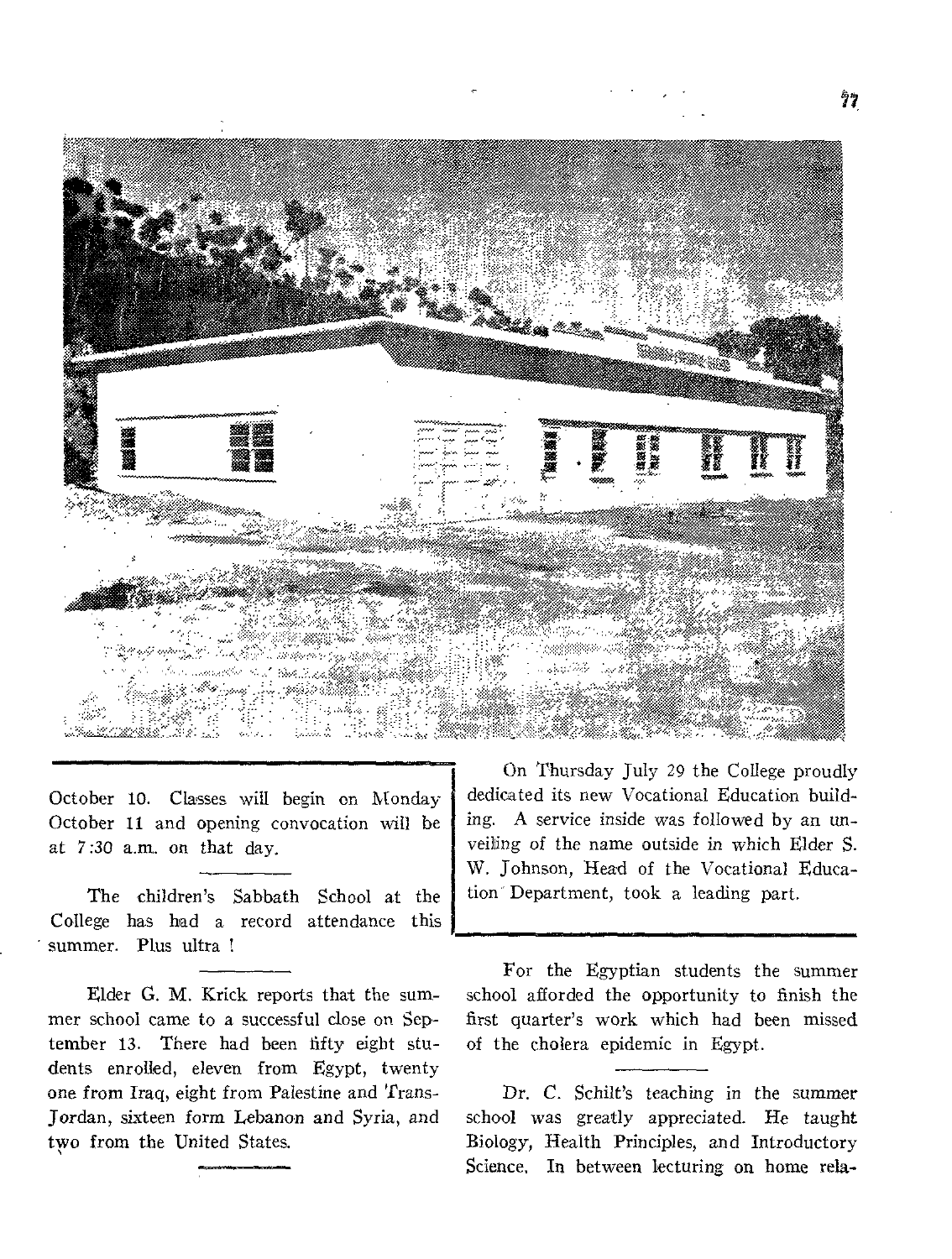tions, giving medical advice, and attending Union Committee meetings he managed to visit a number of places of historical interest in Lebanon and Syria.

### **PALESTINE-TRANS-JORDAN MISSION**

As a result of the great need in Amman for a teacher for our Adventist boys and for some to take care of the interests of the church it was decided to transfer Mr. Musa Azer from El Husn to Amman. Mr. Musa and his wife have already settled in their new location.

The transfer of Mr. Musa to Amman has created a vacancy in El Husn. It means that our elementary school has unfortunately •to be closed. At this time when we should be advancing instead of going back it is regretted that we find ourselves without a trained worker to fill the post and without the funds necessary for his support. The parents are pleading that we do not forget their need and we hope and pray it will not be long before we can come to their aid.

Miss Hana Jubran who has served for so many years in our school in Beirut has accepted a call to be head mistress of our school in Amman. We feel sure that she will build soundly in Amman as she did in Beirut. She has four teachers associated with her.

The company in Cyprus is putting in a strong plea for a missionary to be sent to them. They miss Elder Norris very much now that he has accepted the call to the Far East. Elder Norris left Beirut with his family on Sunday September 19.

Miss Ruby Williams expects to take her

furlough shortly. She has worked faithfully in Amman for four years and deserves a change. We wish her every blessing as she leaves for the homeland and shall look forward to her return in due course.

There was great excitement when the College cook, Mr. Hanna Maatouk, went to Amman, got married, and came back with his bride. We wish Mr. and Mrs. Maatouk every blessing in the coming years.

## **A TRIP TO AFGHANISTAN**  *(continued from page* 66)

pipe presented a ready starting point which led step by step from the harmfulness of smoking, sinfulness of killing and eventually to the terrible condition the entire world is in and the Second Coming of Christ which would be the only and sure means of salvation.

We wended our way to this village and that, chatting with this blacksmith and that shepherd, returning to the banks of the river to find the boys exercising their lungs to full capacity in preparation for the return paddle across the rapids on the blown up skins. We returned home, happy for the Sabbath well spent with fellow believers in Afghanistan.

We returned the same route, spending our last Sabbath where we had spent the first one, in Herat. As we crossed the border, **I**  did *not* take a last glance at the marker, because in my heart I have a determination of not merely getting another look at the country, but if need be, and the Lord so ordains, have my last look *in* the country. What a glorious privilege it would be to preach the Everlasting Gospel to our "brothers" over there when the Lord Himself shall come — it cannot be very far off.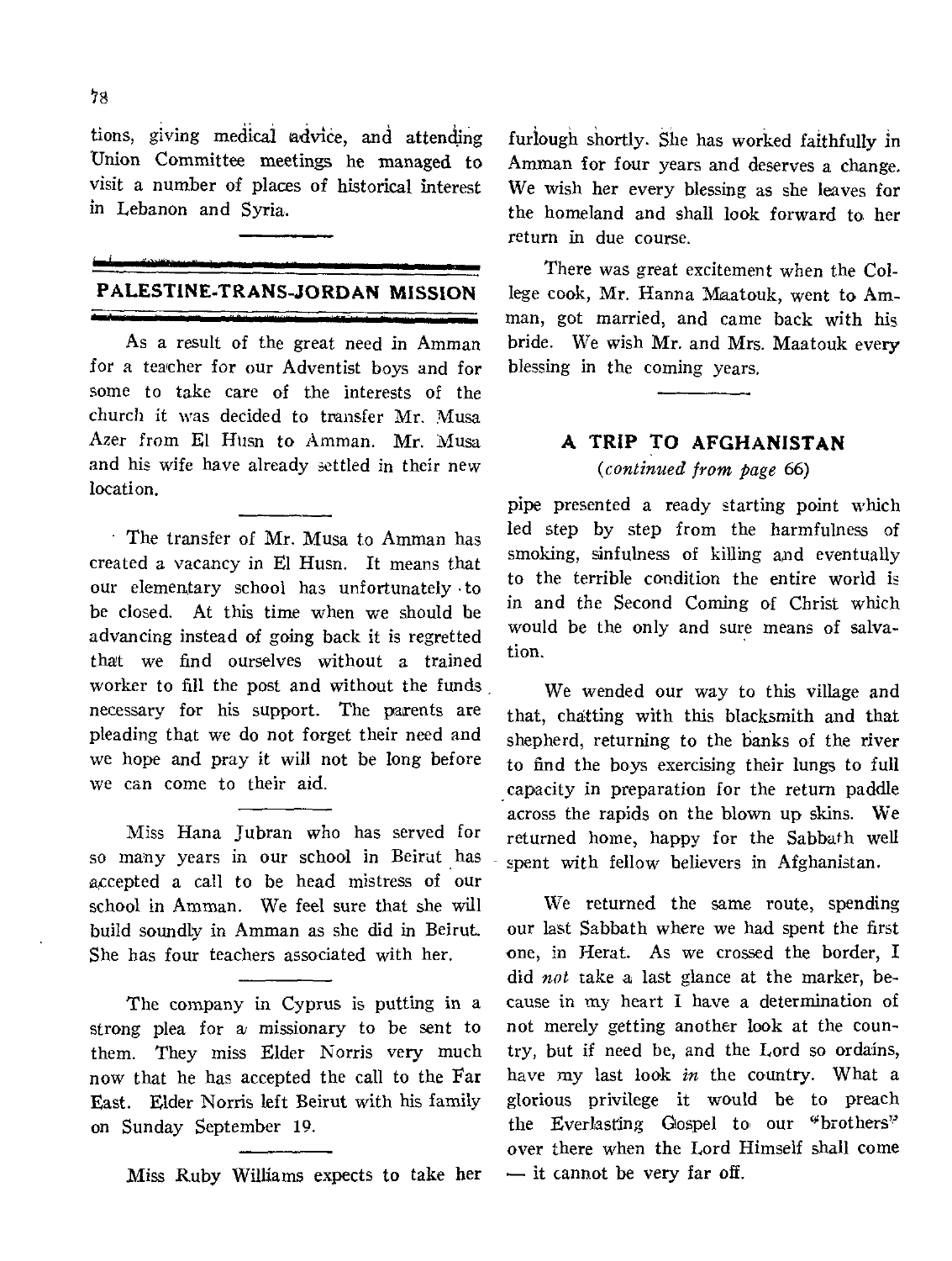### **IRAQ MISSION**

A new elemenatry school will start this year in Basra. Miss Rose Haddad has been called to be head mistress of this school and she will have two or three teachers to help her.

Once again the school in Baghdad opens its doors to students. This year Miss Fowzia Khalil is in charge and Miss Selma Souleiman and Miss Leila Ayoub will give her full time help. There willl be other teachers in the school giving part time help in specialist studies.

Mr. Robert Hasso has reported a very successful conclusion to the school year in Mosul. One hundred percent of those who sat for the elementary examination and a high percentage of those who sat for the intermediate examination were successful in their government examinations.

There are plans for the opening of a boarding school for young men from the villages around Mosul. It is hoped that this project will come to fruition since it will mean a definite forward step in our educational work in Iraq. It is being made possible thanks to the generosity of some of our members in Mosul and Baghdad.

Mr. Nassif Butros, of Egypt, has been called to teach in the school in Basra.

Plans are definitely under way for opening the School of Nursing in Baghdad in the first week of October. A number of trainees are expected from Turkey, the Lebanon, Egypt and other places.

# FROM HERE AND THERE

From the *Pacific Union Recorder* of July 12, 1948, we cull the following paragraph :

"Prof. E. Strauss Cubley, newly appointed secretary-treasurer of the Middle East Union Mission, was ordained to the gospel ministry on the last Sabbath of the Camp meeting of the Southeastern California Conference. The following day he and Mrs. Cubley set out for their new field of service, pausing briefly on the way to visit friends and relatives."

Elsewhere in the same issue of the *Recorder* we read that at Prof. Cubley's ordination *service* Elder McElhaney gave the charge, Elder Fredrick Griggs offered the ordination prayer, and Elder C. L. Bauer welcomed him into ministerial fellowship.

\* \* \*

You may be interested to know that our new secretary-treasurer in the Middle East has an article in *the Signs of the Times* of July 13, 1948, entitled : "World Inflation : will it strike America".

• \* \* If you want a good story with an important truth emphasised read "Of Men and Miracles" by Mary Jo Hasso in the *Youth's Instructor* of July 27, 1948.

\* \* \*

#### MIDDLE EAST MESSENGER

*Organ of the Middle East Union Mission of Seventh-day Adventists*  P.O.B. 1011, Beirut, Lebanon

> **EDITOR: G. ARTHUR KEOUGH \*\*\***

• \*\* \*

*Annual Subscription* : \$ 1.00